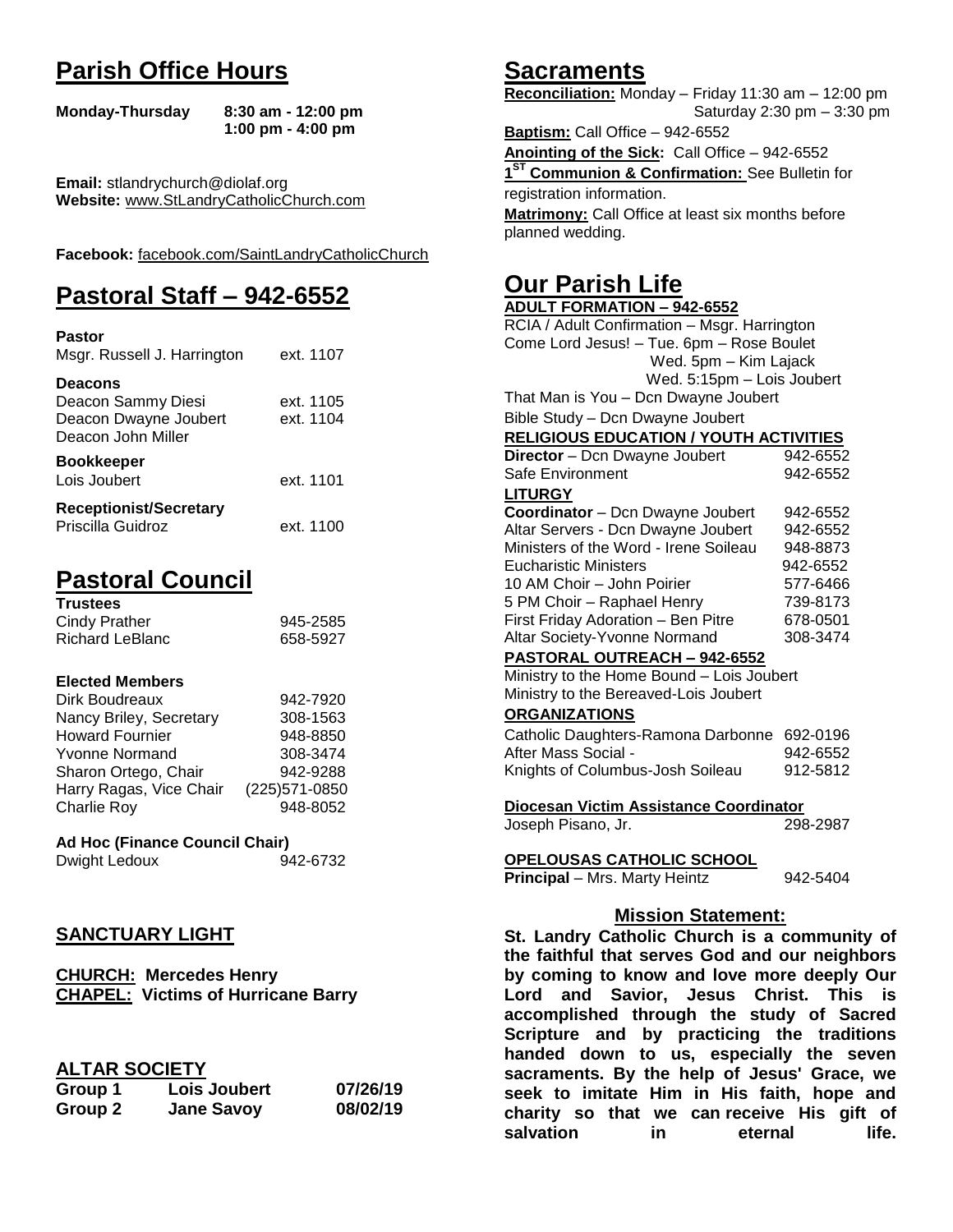# **Volume 68, No. 30 –** *Sixteenth Sunday of Ordinary Time* **– July 28, 2019**

# *From the Desk of Msgr. Harrington…*

Albert Einstein wrote the following: "A hundred times a day I remind myself that my inner and outer lives are based on the labors of other people, living and dead, and that I must exert myself in order to give the same measure as I have received and am still receiving."

We are all conduits of God's grace and love. It is never ours to selfishly grasp and desperately hold on to. Bits and pieces stick to our hearts and define us, but for the most part, we simply pass on what we have received. When we are showered in God's mercy and forgiveness, then we become the pitcher which quenches our brothers and sisters who suffer in the terrible heat of self-loathing and pitiless guilt. We are not the water; Jesus is the Living Water. He uses us as the pitcher, the sacred vessel to bring the life-giving water to those who thirst.

When we find ourselves overflowing with God's love, then it becomes necessary to pass that on, especially to the broken who are not feeling the love of God because of the dreadful place they find themselves in. We do so not in a 'look-what-I-have-and you-don't' sort of way, but in a humble, grateful, grace-filled way. We lift up the other in prayer and ministry of presence and works of charity. We share the providence of God because that is His nature. The love needs to be shared; the sap from the vine to the branches compels us to flow in the lives of others.

We do not minister in positions of power. We minister from our powerlessness, because it is Jesus who has the power, the kingdom and the glory. That is why St. Paul became weak so that Jesus might be strong in him. That is why St. Peter left his fishing to become the rock to build the church of God. That is why St. Francis and St. Claire and St. Anthony and St. Mother Katharine Drexel left their privileged lives, gave everything away for the sake of others. That is why St. Theresa of Calcutta and St. Oscar Romero tended to the poor and dedicated their lives and spilled their blood for God's people, for the truth of the gospel.

Venerable Henriette Delille, foundress of the Community of the Holy Family Sisters, secretly had the children of slaves and free people of color baptized in St. Louis Cathedral of New Orleans before the civil war. Who does that? Who risks death or torture for the sake of God's love? Who chooses to defy the violence and injustice of the world by surrendering to grace?

How could so many in the history of the world, in the history of the people of God, know that God's grace touches them and then they are compelled to pass it on? Our hearts are kissed by grace and the lives and love of others. Our fellow pilgrims who have brushed through our lives help us to understand and appreciate God's providence and our need to pass it on.

That is why our prayer is not to be solely self-centered. We pray for one another. We enter the mystery of universal prayer. We are those vessels that God uses to spread His love, His mercy, His forgiveness, His compassion, His justice. This is the measure of our heart; to somehow pass on more than we have received.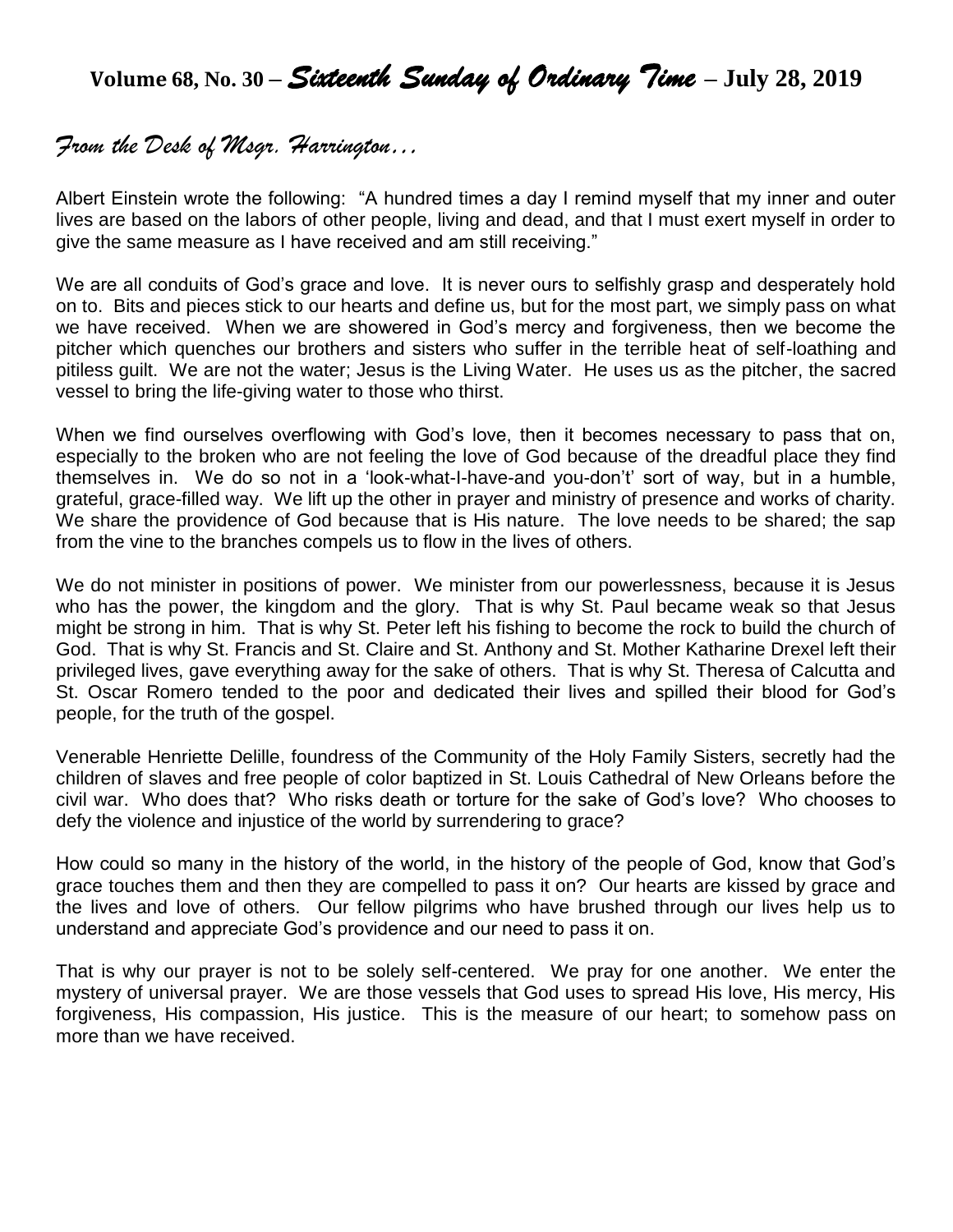# **POPE FRANCIS' INTENTIONS –**

**July - The Integrity of Justice** That those who administer justice may work with integrity, and that the injustice which prevails in the world may not have the last word.

# **OFFERTORY COLLECTIONS –**

| <b>July 14, 2019</b>      |           |
|---------------------------|-----------|
| <b>REGULAR</b>            | \$5114.70 |
| <b>GOAL</b>               | \$9000.00 |
| Maintenance & Repair Fund | \$40.00   |
| Maintenance Endowment     | \$40.00   |
| Catholic Communications   | \$236.00  |

Thank You for Your Generosity!

#### **2nd Collection**

**07/21/19 –** Bishop's Services Appeal **07/28/19** – OCS Foundation

#### **REMINDERS FOR THE WEEK**

**Sun. – 07/21**

- **Mon. - 07/22 5:45pm** Rosary @ Lafleur Monument
- **Tue. - 07/23 6:00pm** Come, Lord Jesus!

#### **Wed. - 07/24**

| 5:00pm | Come, Lord Jesus! |
|--------|-------------------|
| 5:15pm | Come, Lord Jesus! |

#### **Thu. - 07/25**

- **Fri. - 07/26 – Office Closed**
- **Sat. - 07/27 8:00am** Mass in **Valentin Hall**

# **READINGS FOR FAITH SHARING Sixteenth Sunday in Ordinary Time**

**Gen 18:1-10a** Sarah and Abraham receive God as a guest. **Psalm 15** "He who does justice will live in the presence of the Lord." **Colossians 1:24-28** The body of Christ suffers and rejoices in our sufferings and joys. **Luke 10:38-42** Martha and Mary received Jesus as a guest.

Two of today's readings focus on hospitality, the way we treat a guest. Abraham receives a visit from three strangers and he treats them extravagantly, only discovering in the end who they really are. Martha and Mary welcome Jesus to their home, each serving him in her own way. In between we hear from Paul, who as a missionary was welcomed by faithful Christians in towns around the eastern Mediterranean. Through our ears, may we offer the hospitality our Lord desires.

#### **PRAY FOR OUR SEMINARIANS**

| -Michael Vidrine                  | St. John, Melville                                   |
|-----------------------------------|------------------------------------------------------|
| -Trey Fontenot                    | Sacred Heart of Jesus, VP                            |
| -Garrett Broussard  OLOGC, LC     |                                                      |
|                                   | Father, in your plan for our salvation you provide   |
|                                   | shepherds for your people. Fill your Church with the |
| spirit of courage and love. AMEN. |                                                      |

#### **PRAY FOR A PRIEST EACH DAY**

| <b>Sunday, 07/21</b> | Fr. Joshua Guillory, JCL        |
|----------------------|---------------------------------|
| <b>Monday, 07/22</b> | Fr. Jude Halphen                |
| Tuesday, 07/23       | Fr. Brian Harrrington           |
| Wednesday, 07/24     | <b>Msgr. Russell Harrington</b> |
| Thursday, 07/25      | Fr. David Hebert                |
| <b>Friday, 07/26</b> | <b>Fr. Matthew Hebert</b>       |
| Saturday, 07/27      | Fr. T.J. Hebert                 |

Eternal Father, we lift up to You, these and all the priests of the world. Sanctify them. Heal and guide them. Mold them into the likeness of Your Son Jesus, the Eternal High Priest. May their lives be pleasing to You. In Jesus' name we pray. AMEN

#### **AFTER MASS SOCIALS**

**Each Sunday, following the 8am and 10am Masses we gather in the South Sacristy of the church for coffee & donuts and FELLOWSHIP! Everyone is welcome! Please use the outside entrance near the southeast corner of the church. Please do not enter through the sanctuary. Please NO FOOD in any other area of the church.**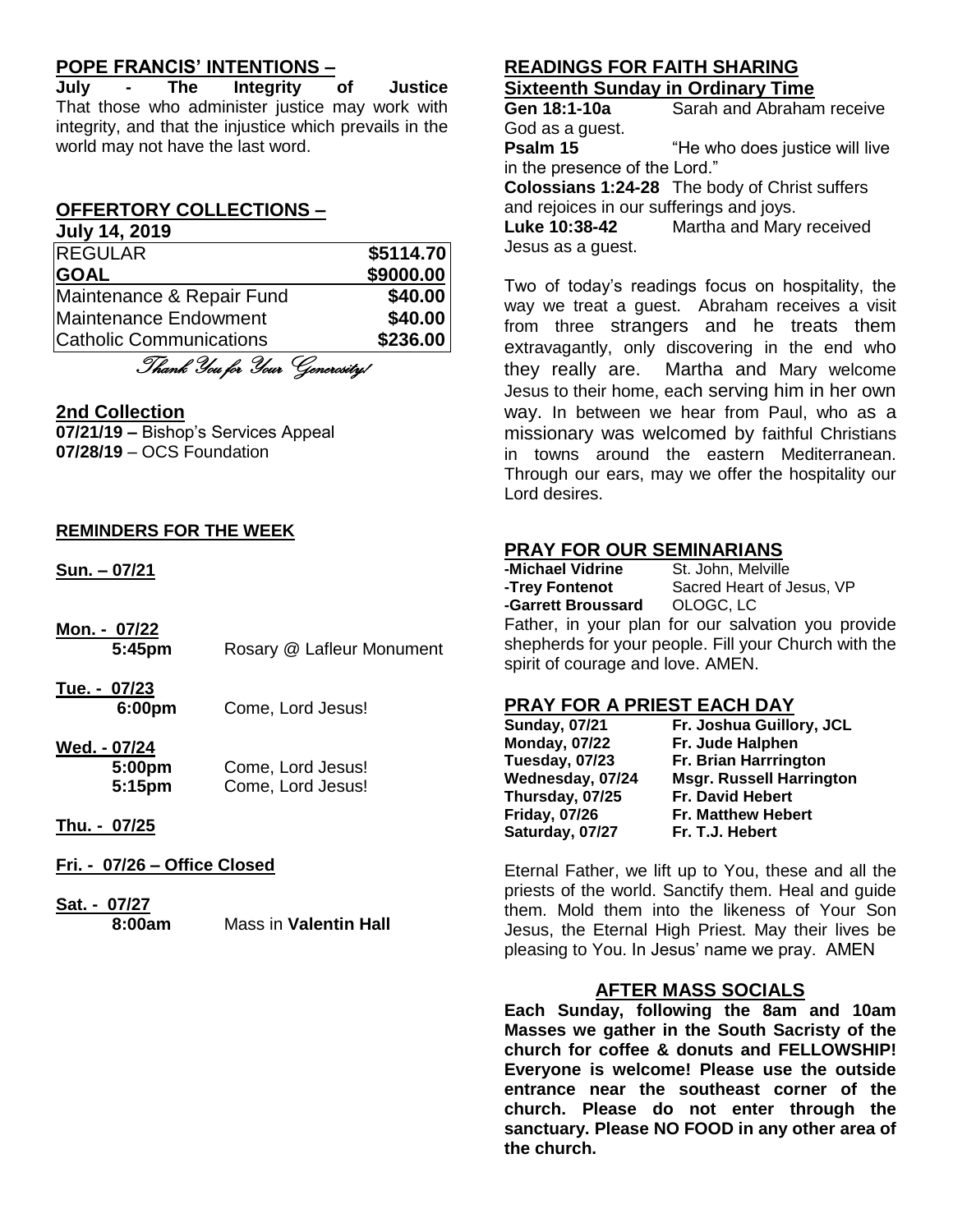# **MASS INTENTIONS**

## **Saturday, July 20**

**4:00pm** Norris Leger, Toby & Winnie Lalonde & Family; Billie, Derbes & Hilda Soileau; Carolyn M. Bertrand; Nelma, Bill & Hershal Robinson; Wayne, Jeanette & Jonathan Lalonde; Janette Sylvester; Come, Lord Jesus Groups; Manuel B. Requiso Sr.; Barbara Burleigh Thibodeaux; Robert (Bob) Chachere; Special Intention; Madelyn McKinney; Eli Thanh Huynh

# **Sunday, July 21**

**08:00am** Youle, Therese & John Ray Fontenot and Martin J. St. Amand; Velta Dupre Bajat; Bernel, Arthur & Eva Fontenot: Patricia Ann Briggs: Eddie Stelly; M/M John, John Jr., Jacob & Michael FaKouri; Souls In Purgatory; Aubrey & Maiese (BD) Deshotel, Sr.; David "Scotty" Thomas; Amar, Maryina & A. B. Sr. Courvelle; Willard Andrepont, Gertrude A. & Alvin Marks

**10:00am** Roger, Teddy & Nicky Daigle; Gregory W. Fontenot & Shannon Daigle; M/M Lee Martin, Jon Martin & Loray Martin Bertrand & Rita Darby; Rita, Kirk & Nicole Daigle; Lawrence & Beatrice Sylvester Family; Malcolm "Slick" & Margaret Martin; Benny Nele, Marion Cummings & Novella R. Taylor; Hushel Bordelon; M/M Stanley Vige; Dorothy "Dot" Prejean, Robin, Rozas, Nezat; Carol, Joyce & Baby Ortego; William "Billy" H. Jarrell, Jr.; Lawrence Kelly & Darius & Zetta Deville; Fields &Voitier Families; Harriet H. Doucet; M/M Emillian Bodin & Joyce Lagrange; Beverly Claire Hebert Nash; Dorothy Vige Lasseigne; M/M Ezra Martin & Denise Hull; Lee & Beverly Faul & Mark Capone Jr.; Stephen Taylor; Nita & J. Y. Bordelon Sr.; Kermit Christ; Guise Tran Ho **5:00pm** St. Landry Church Parishioners **Monday, July 22**

**12:05pm** Nita & J. Y. Bordelon Sr.; Ron Dupuis (BD)

## **Tuesday, July 23**

**12:05pm** Nita & J. Y. Bordelon Sr.; Beverly Claire Hebert Nash; Doris T. Collins

#### **Wednesday, July 24**

**12:05pm** Dr. Merrick Wyble; Beverly (BD) Bernard & Family;

Father Joe Breaux; Nita & J. Y. Bordelon Sr. **Thursday, July 25**

**12:05pm** Nita & J. Y. Bordelon Sr.; Junior, Loretta & Stephen Hargroder

## **Friday, July 26**

**12:05pm** Mercedes Henry; Roy & Justine L. Elder Family; Nita & J. Y. Bordelon Sr.

## **Saturday, July 27**

**08:00am** Nita & J. Y. Bordelon Sr.; Karla S. Miller (BD)

# **PRAYER INTENTIONS**

Rena Mae Angelle, Dannie Ardoin, Brenda & Dennys Baird, Camden Barnard, Victoria Barron, Addi Baquet, Eric Baquet, Mona Bernard, Rada Bono, Derek Bourque, Connie Benoit, James Buford Bergeron, Paula Bienvenu, Robert Bienvenu, Marty Billeaudeau, Randy Bordelon, Ricky Bordelon, Alexandra Boudreaux, Mildred D. Boudreaux, Joan Brady, Judy Smith Briscoe, Eden Broussard, Nico Campbell, German Cardoza, Kennadi Claire, Ronnie Collette, Liz Constanino, Betty Cormier, Leroy Darbonne, Glenda G. Darbonne, Francis "Flossie" David, Angie Dejean, Rose DeKerlegand, Barbara Dopson, Lee Dubuc, Wanda Dupre, Glyn Durio, Willie Mae Emonet, Johnny Fontenot, Brandon Fuselier, Glenda Gaudet, Albert Going, Robert Going, Jr., Sarah Groth, Rita Guidroz, Amelia Guillory, Gabrielle Hanson & Family, Norma Hargroder, Jeanette Harville, Carol Hebert, Scott Hebert, Eva Herbert, Corrace Hollier, Rosalie Jackson, Bryan Fontenot, Linda L. Fontenot, Jo Ann Jones, Leon Khan, Charles Kenneth Lalonde, Sr., Virgie Lanclos, Lisa Leblanc, Jenny Ledoux, Ronald Leger, Sawyer Leger, Paul Leleux, Margie Lintzen, Cassandra Marceaux, Malcolm Marcus, Kathy Martin, Verna Martin, Heather E. Matt, Sidney Matt, Marguerite Miller, Taylor Morales, Glenda Moreau, Julia Ortego, Gene Paillet, Mary Paillet, Elliot Pavlovich, Glenda Pitre, Michelle Poulet, Butch Richard, Gerald Roy, Emery Richard, Jessie Richard, The Keith Richard Family, Geneva Scallon, Pap Roy, Jason Sonnier, Clara Smith, Elaine Soileau, Ronald Speyrer. Andrew Stelly, Audrey Stelly, Becky Sylvester, Andrew Tarleton, Richard Tatman, Ervin Thibodeaux, Margaret Thibodeaux, Brett Walker, Augustine Wilson, Brad Woodel, Evelyn Wyble, Caleb Zachary

**(It is diocesan policy that we must have permission from any individual that is to be placed on the list of intentions prior to their name being listed.)**

## **FRIENDS OF THE BEREAVED**

**Thanks to the "Friends of the Bereaved" for kindness and the special Mass offering made in Chris Fields' name. – The Fields Family**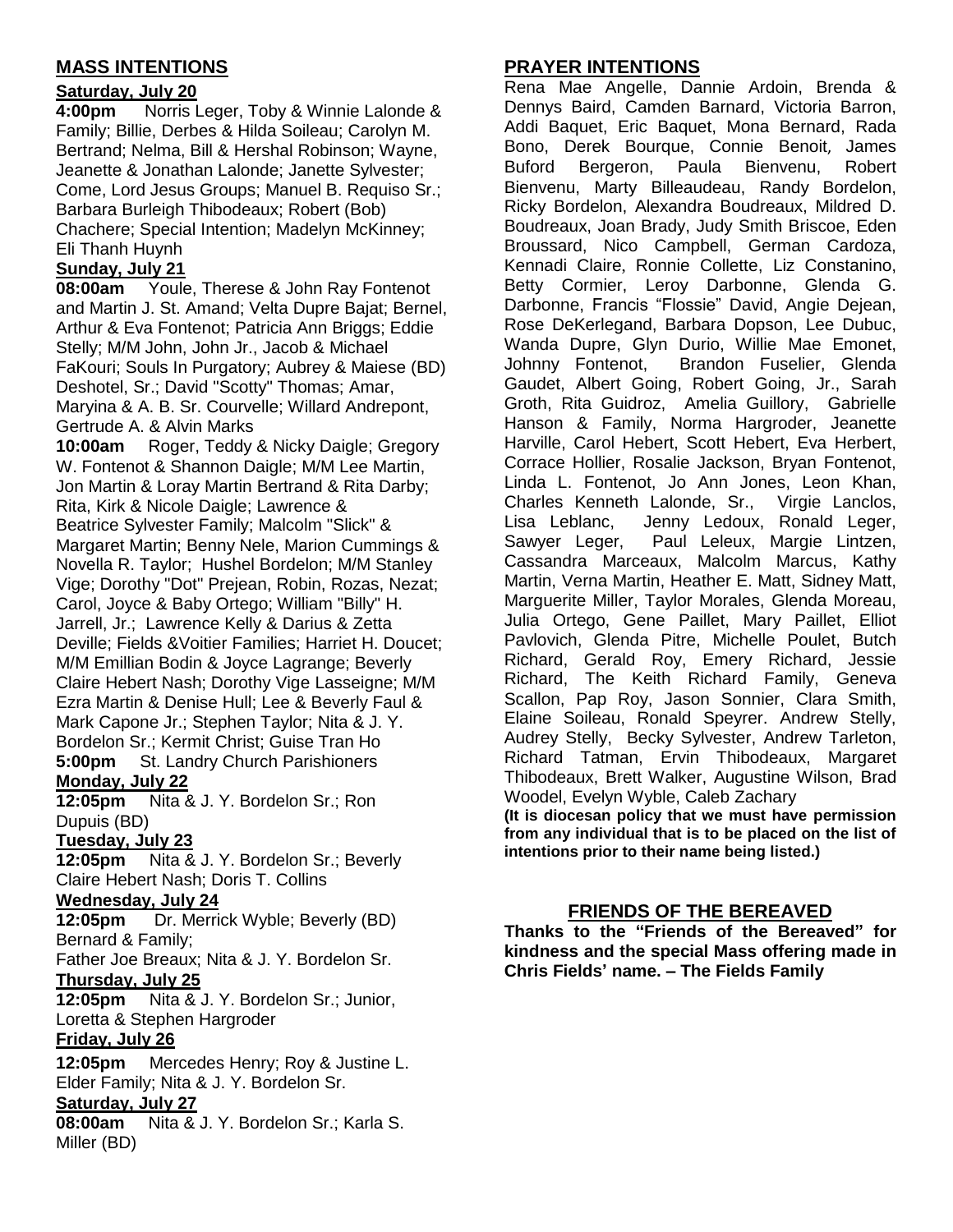#### **SUMMER TRAVELS?**

**Don't miss Sunday Mass simply because you are on Summer Vacation… Visit [www.masstimes.org](http://www.masstimes.org/) to find the Mass that best fits your schedule ANYWHERE in the U.S.**

#### **LIBRARY NEWS**

**There is a sampling of books from our parish library on a table at the main entrance to the church for you to "checkout." Just fill out the "checkout form" located in the book and leave the form in the "checkout box." After you're done with the book, drop it in the "return basket." Our library is located in Valentin Hall and has over 1100 books for your reading pleasure. If there is a specific book you are looking for, fill out a "request form" and someone will contact you if the book is available for checkout.**

#### **ALTAR SOCIETY**

**The Altar Society meets on the second Monday of every month at 5:15pm in Valentin Hall. We are always welcoming New Members to be a part of our mission to assist in beautifying our church for the sacred liturgies. Our next meeting will be in September! (Summer Break!) For more information call Yvonne Normand @ 337-308-3474 or Janis Courvelle @ 337-789- 0971.** 

## **ALTAR SERVERS**

**We are always looking for more young people who desire to serve our Lord in this very important ministry! All Students who have made their 1st Holy Communion through HS are invited to become servers… Parents contact Deacon Joubert for more information.**

#### **MUSIC MINISTRY**

**We are always looking for new voices to enhance our ministry of liturgical music! If you feel called to share your talents in this capacity, call one of our choir directors – JP Poirior (337) 577-6466 or Rafael Henry (337) 739-8173, or call the parish office and someone will get with you!**

#### **KNIGHTS of COLUMBUS**

**The Knights of Columbus, Council #1173 meets on the second Thursday of each month. Call Josh Soileau (337)912-5812 if you are interested in joining.** 

**The Diocesan offices of Marriage and Family Life and Catechetics are co-sponsoring a workshop outlining:**

- **The theology behind Natural Family Planning (NFP).**
- **The teachings of the church on contraception.**
- **The different methods of NFP**

**Presenters will be Fr. Blake Dubroc and Dr. Kim Hardy. The workshop will be held on Saturday, 7/27 from 8am-Noon at the Immaculata Center. You may register online @ Diolaf.org/Theologyof-the-body-for-NFP or by calling the office of Marriage and Family Life – 337-261-5653.**

#### **ONLINE CATECHESIS**

**The Diocese of Lafayette has partnered with Franciscan University in Steubenville, Ohio, to give everyone in the diocese access to workshops that can help in their religious formation. Although some of the workshops are geared towards teachers, many simply give information on topics that many of us want to know more about (i.e. the Eucharist, Mary, New Testament, Old Testament). All you have to do is go to [www.franciscanathome.com/diolaf](http://www.franciscanathome.com/diolaf) to begin to create your account. The Office of Catechetics has a short 3 minute video on their webpage that will direct you on how to create an account. Our parish (or institution) has already been placed in the system, so all you have to do is create your personal account.**

## PRAYER FOR HURRICANE SEASON

O God, Master of this passing world, hear the humble voices of your children. The Sea of Galilee obeyed your order and returned to its former quietude; you are still the Master of land and sea. We live in the shadow of a danger over which we have no control. The Gulf, like a provoked and angry giant, can awake from its seeming lethargy, overstep its conventional boundaries, invade our land and spread chaos and disaster. During this hurricane season, we turn to You, O loving Father. Spare us from past tragedies whose memories are still so vivid and whose wounds seem to refuse to heal with the passing of time. O Virgin, Star of the Sea, Our Beloved Mother, we ask you to plead with your Son in our behalf, so that spared from the

calamities common to this area and animated with

a true spirit of gratitude, we will walk in the footsteps of your Divine Son to reach the heavenly Jerusalem where a storm-less eternity awaits us.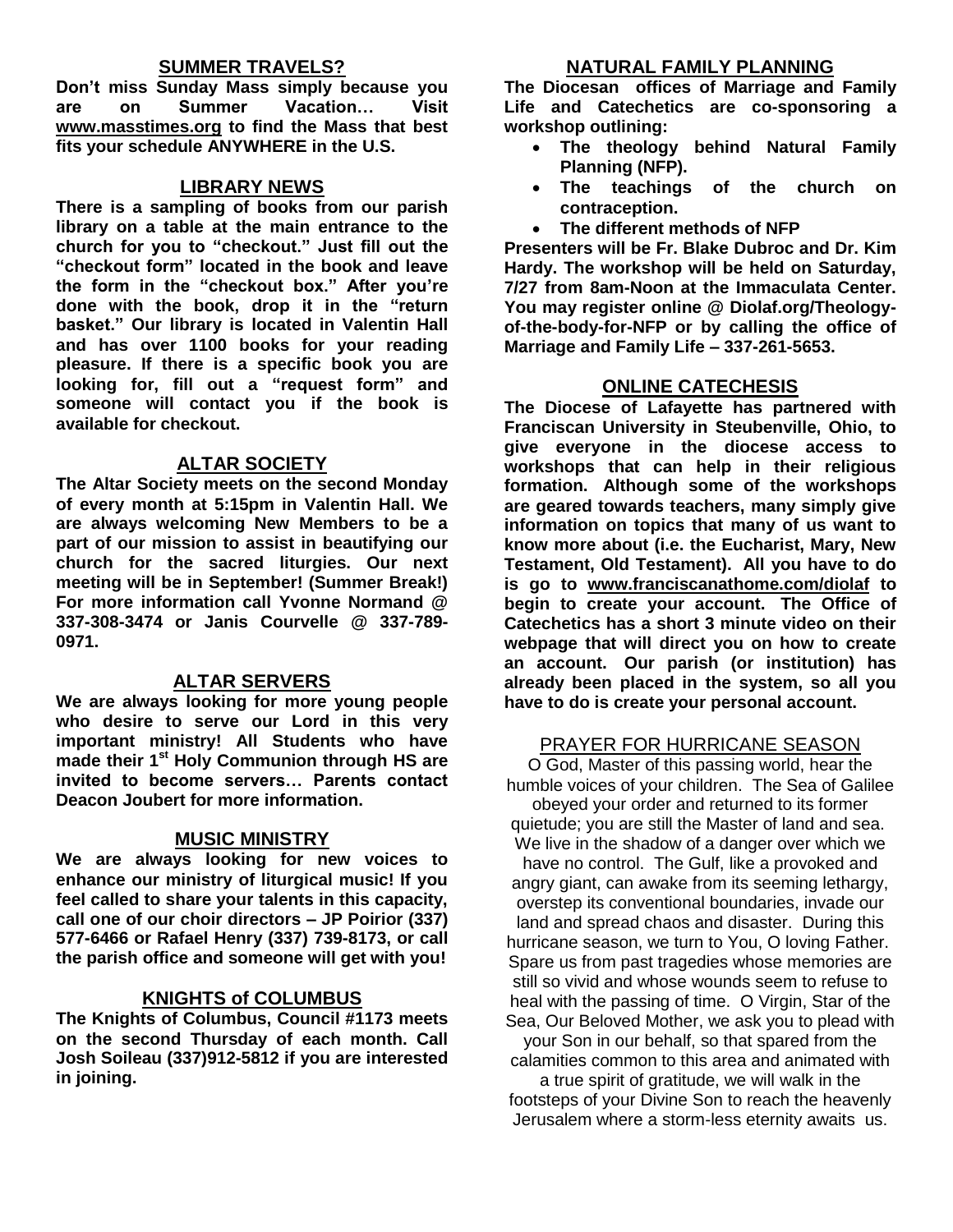# **EXTRA – ORDINARY MINISTERS**

**July 27/28**

# **Saturday – 4:00pm**

**Altar Servers:** Mark & Joseph Wilkes **Extra-ordinary Ministers of the Eucharist:**  Carl & Nelda Villery, Charlie Roy, Derek Faust **Reader:** Julie Roy, Lorna Sue Miller, Paul & Betty Leleux, Regena Stelly

#### **Sunday – 8:00am**

**Altar Servers:** Leigh Labrie, Beau & Ethan Stelly **Extra-ordinary Minister of the Eucharist:** Lois Joubert, Jennifer Fontenot, Debbie Deshotel **Reader:** Dwight & Christine Ledoux **10:00am**

**Altar Servers**: Noah & Rylee Labruyere, Trip Blumrich **Extra-Ordinary Ministers of the Eucharist:**

Martha Moise, Peter Briggs, Larry Moreau, Jackie Keyes **Reader:** Nancy Briley, Chris Briley

#### **5:00pm**

**Altar Servers:** Mia Fuselier

#### **Extra-ordinary Ministers of the Eucharist:**

Brad & Sharon Ortego, Mercy Jannise, Jeanie Anding **Reader:** Irene Soileau

# **OCS CORNER**

**Check the Opelousas Catholic School website for important dates in August concerning the beginning of the 2019-2020 school year.** 

# **ENJOY YOUR SUMMER!**